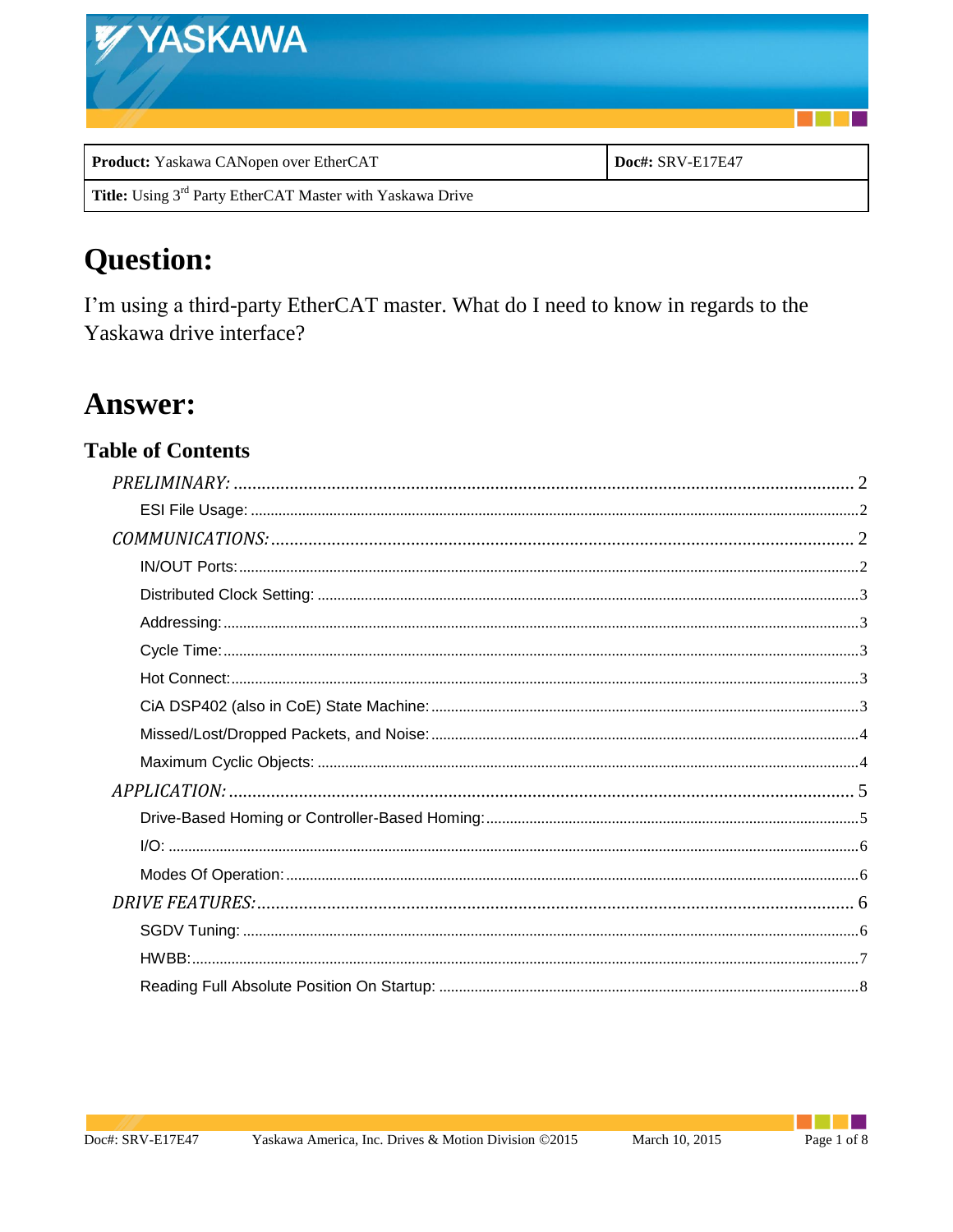

## <span id="page-1-0"></span>*PRELIMINARY:*

- Start with AN.MTN.02 "Best Practices Using Yaskawa EtherCAT Drives".
- Obtain the user's manuals listed in the Appendix of AN.MTN.02.
- Although the information below may exist in other documents, the following addresses commonly asked questions.

#### <span id="page-1-1"></span>**ESI File Usage:**

- The Master interface may or may not require the Yaskawa drive ESI file.
- If the Master interface does not utilize the ESI file, the Yaskawa drive's manufacturer specific objects may not be visible to be read or written (example: SGDV Yaskawa drive parameters, like object 250Ah "Input Signal Selection 1").
- The Master documentation should indicate where the ESI file must be loaded for the master to read the file.
- For SGDV, loading the PDO map (CoE objects 1600h-1603h and 1A00h-1A03h) from the device will allow assigning 2 PDO maps per Sync Manager PDO Assignment Object (CoE objects 1C12h and 1C13h), allowing a total of 16 objects Tx and 16 objects Rx.

## <span id="page-1-2"></span>*COMMUNICATIONS:*

#### <span id="page-1-3"></span>**IN/OUT Ports:**

- Proper EtherCAT topology mandates that the Ethernet cable from the Master must be plugged into the IN port of the first slave device. The OUT port of the first slave must be plugged into IN port of next slave, and so on.
- If this mandate is not followed, communication errors may occur resulting in poor motion. Refer to Yaskawa.com document number SRV-R91T82.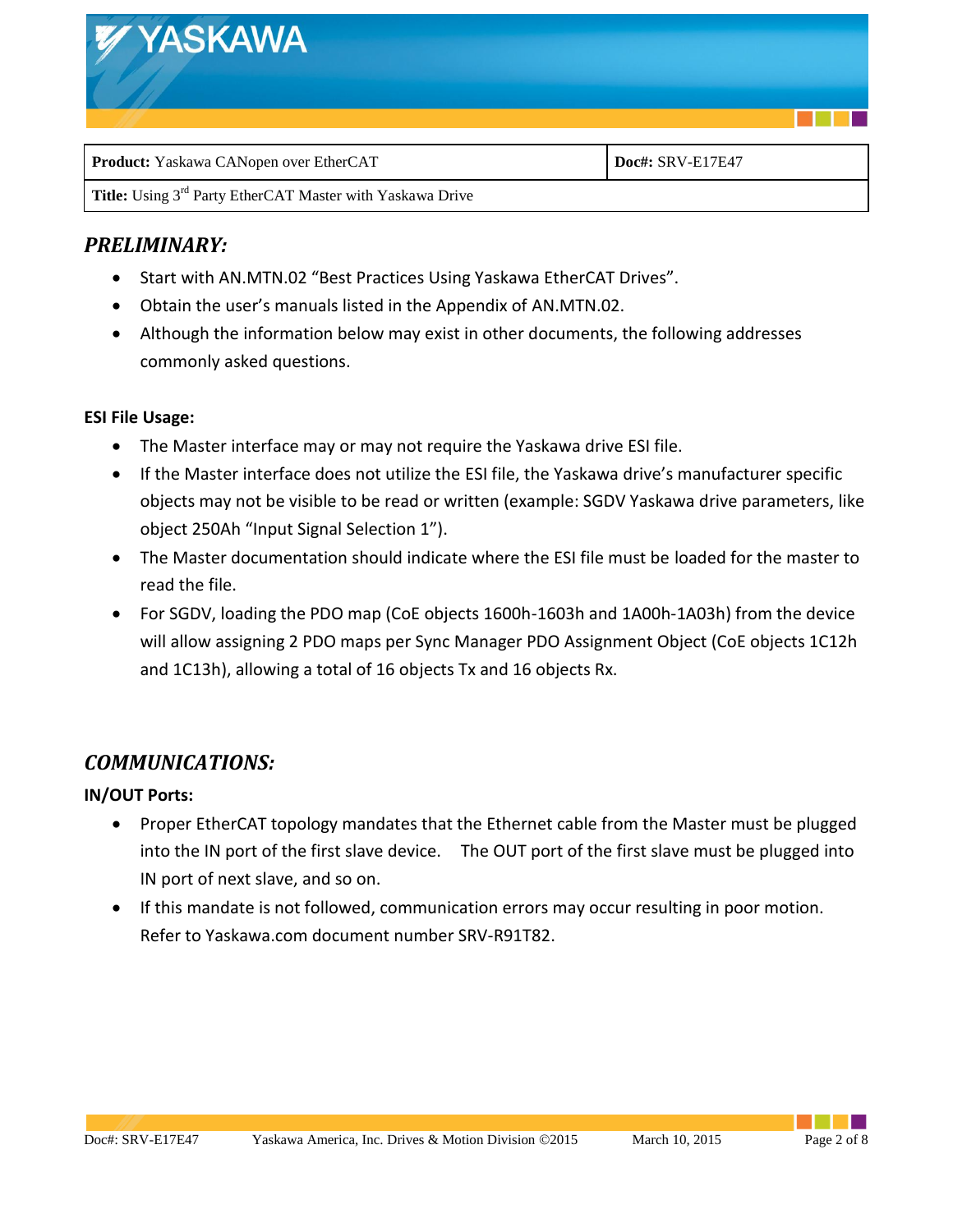

#### <span id="page-2-0"></span>**Distributed Clock Setting:**

- See Yaskawa.com document number AN.MTN.01 for usage and settings of DC.
- For SGDV, the DC mode may be verified by reading "Synchronization Type" (CoE object 1C32:01), or by reading SigmaWin Motion Monitor "1C32h:01:Synchronization type".
	- $\circ$  1C32:02 = 0 means Free Run (DC disabled)
	- $\circ$  1C32:02 = 2 means DC Mode (Synchronous with Sync0)

#### <span id="page-2-1"></span>**Addressing:**

- The EtherCAT master might not support automatic addressing, which means setting drive addresses would be required.
- Because the Yaskawa drive has two 16-position rotary switches, the number of Yaskawa axes possible on one EtherCAT network is 256.

#### <span id="page-2-2"></span>**Cycle Time:**

- For SGDV, the Yaskawa drive supports communication cycle times ranging from 125us to 4ms, with 125us increments.
- To select optimal cycle time for the application, refer to AN.MTN.01.

#### <span id="page-2-3"></span>**Hot Connect:**

 The Yaskawa drive works with Hot Connect, tested with TwinCAT. The process information for the hot connect slave is separated into a different packet, rather than being grouped together in 1 packet with the rest of the slaves. This has been evidenced using Wireshark to trace the network data.

#### <span id="page-2-4"></span>**CiA DSP402 (also in CoE) State Machine:**

 The Yaskawa drive follows the EtherCAT CiA DSP402 state machine, and is also shown in the user's manual (for SGDV, SIEPC72082904, chapter titled "Device Control"). Not all drive vendors follow the state machine. For example, another drive vendor's servos may be enabled when the EtherCAT state reaches Operational state. This does not follow the CiA DSP402 state machine published by the EtherCAT organization.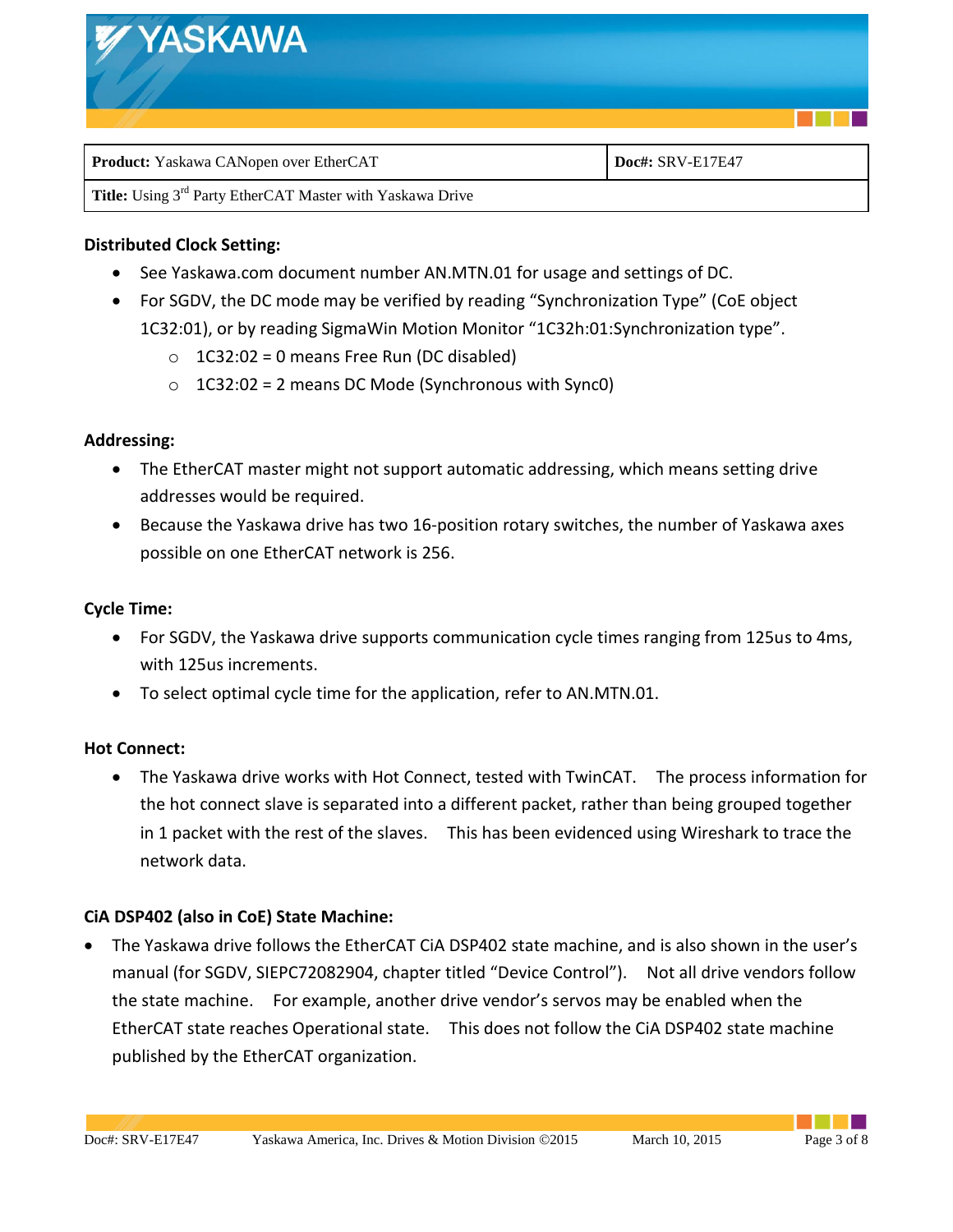| <b>WYASKAWA</b>                        |                  |  |
|----------------------------------------|------------------|--|
| Product: Yaskawa CANopen over EtherCAT | Doc#: SRV-E17E47 |  |

- The following items have been found to prevent or slow the state machine transitions:
	- o **HWBB** When the drive is in HWBB state, the CiA DSP402 state machine will not transition to "Ready To Switch On". Refer to the topic "HWBB" in this FAQ (In the "Drive Features" subsection).
	- o **Linear Motors with Pn080 = xxx1 (force pole detection)**  This setting will prevent the state machine from changing to "Operation Enabled" for a few seconds while pole detection is being performed. However, pole detection only needs to occur once per power up.

#### <span id="page-3-0"></span>**Missed/Lost/Dropped Packets, and Noise:**

- If the application misses packets using the known working master described in AN.MTN.03, and changing machine design to reduce EMI or other countermeasures described in Yaskawa.com FAQ# SRV-R91T82 is not desirable, consider using the MECHATROLINK network and enable the "Data Retry" feature.
	- o This feature re-sends data that has been corrupted, in the same communication cycle.
	- $\circ$  Contact your Yaskawa sales representative if there is interest in developing a MECHATROLINK application.

#### <span id="page-3-1"></span>**Maximum Cyclic Objects:**

- For the SGDV, a total of 16 Tx and 16 Rx objects is possible, with no limitation of number of bytes. Refer to the topic "ESI File Usage" in this FAQ for further information.
- To utilize 16 objects in each Sync Manager Assignment, assigning 2 PDO maps to each Sync Manager PDO Assignment Object (CoE objects 1C12h and 1C13h) must be supported by the master.
- Otherwise, the limit is 8 objects to each Tx and Rx (each Sync Manager PDO Assignment Object is assumed to support only 1 PDO map).
- If more than 16 Tx or 16 Rx objects is required for the application, refer to AN.MTN.01, section "Optimizing Cyclic Data".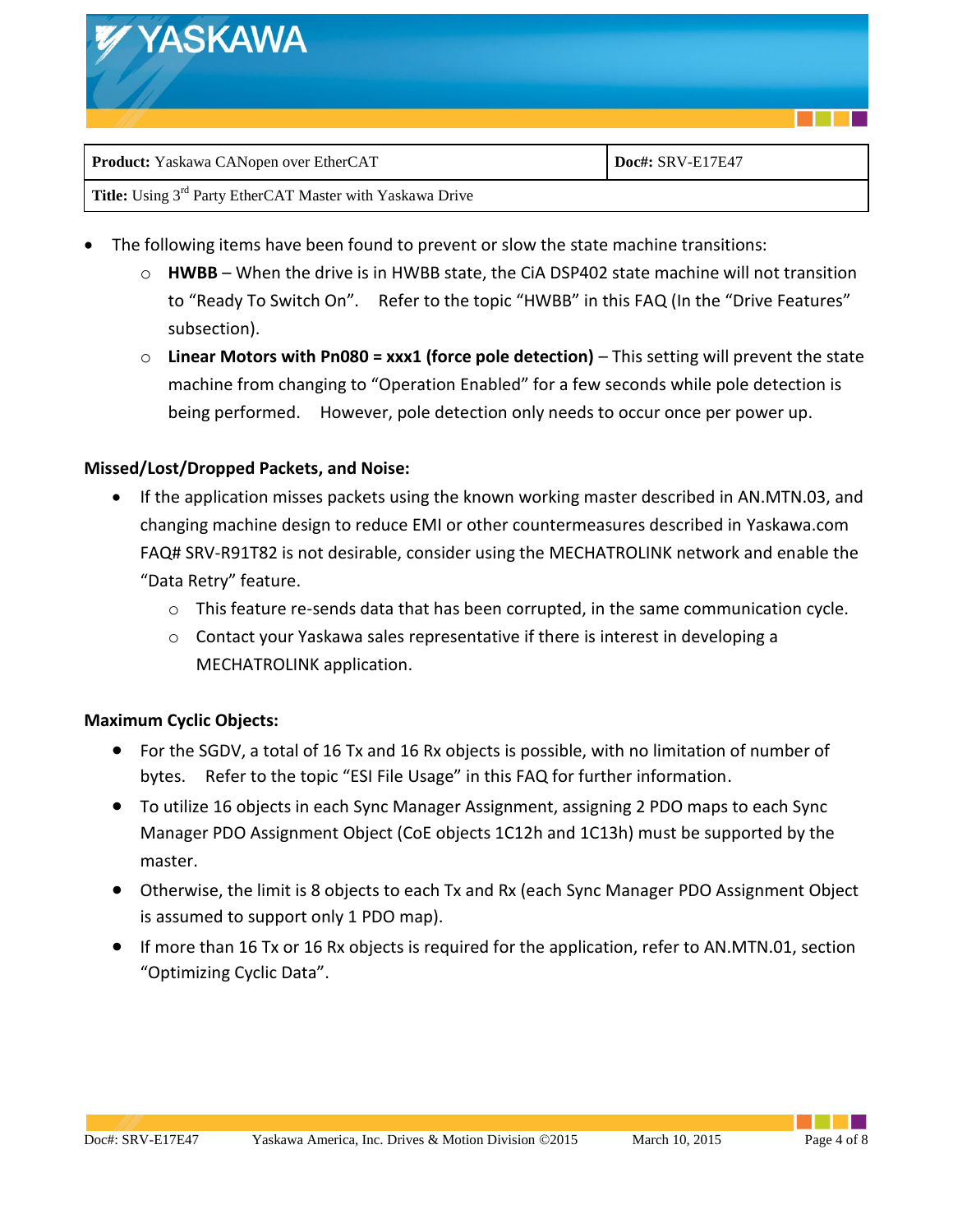| <b>WYASKAWA</b>                        |                  |
|----------------------------------------|------------------|
| Product: Yaskawa CANopen over EtherCAT | Doc#: SRV-E17E47 |

## <span id="page-4-0"></span>*APPLICATION:*

#### <span id="page-4-1"></span>**Drive-Based Homing or Controller-Based Homing:**

- Drive-based homing will utilize the CoE Homing mode of operation (for SGDV, CoE object 6060h = 6). The "Position Actual Value" (for SGDV, CoE object 6064h) will be set to 0 on the home signal. The home signal (for SGDV, CoE object 6098h "Homing Method") can be specified as the C-phase, OT, Home Switch, or use the current position as Home.
- Controller-based homing with the C-phase is not possible by the controller directly reading the C-phase. This is not a limitation of a drive, rather a preference of implementation because the network introduces delays which results in not precise latching of the C pulse. To latch the C-phase precisely, either use drive-based homing, or use the "Touch Probe Function" (for SGDV, CoE object 60B8h) to latch the C-phase position (for example, bit 2 of CoE object 60B8h).
- When using an absolute encoder, either use the cable with the battery built-in, or put a power source into the battery inputs into the drive inputs (for SGDV, CN1). Refer to the topic "Reading Full Absolute Position On Startup" in this FAQ for details about reading "Position Actual Value" (for SGDV, CoE object 6064h) accurately.
- The "Home Offset" (for SGDV, CoE object 607Ch) can be used to set the motor's position to zero ("Position Actual Value" (for SGDV, CoE object 6064h) will appear as 0).
- When the motor with an absolute encoder is first powered up (or if the battery has been disconnected from the encoder), the multi-turn must be initialized (reset), indicated by alarm A.810. This reset function is available through EtherCAT. Refer to the "SERVOPACK Adjusting Command" (for SGDV, CoE object 2710h). The Yaskawa configuration software SigmaWin can also perform the reset function. Yaskawa created a TwinCAT PLC function block (Yaskawa.com document number TM.SGDV.01) that can also perform the reset function. This function block library can be opened in TwinCAT to view the logic used to perform the reset.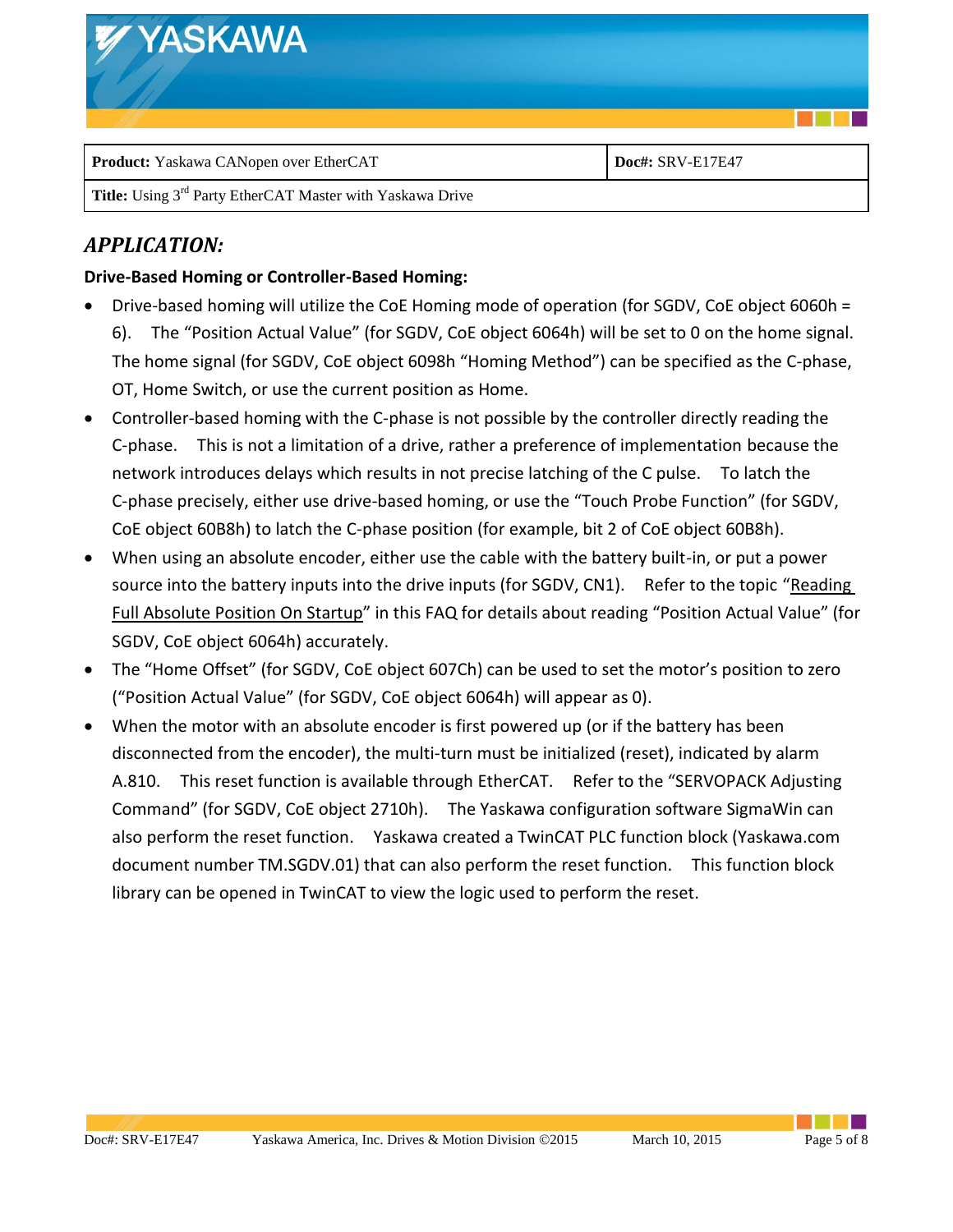| <b>WYASKAWA</b>                        |                  |
|----------------------------------------|------------------|
| Product: Yaskawa CANopen over EtherCAT | Doc#: SRV-E17E47 |

#### <span id="page-5-0"></span>**I/O:**

- **High-Speed Latch**: 2 high-speed latch inputs are available to utilize. They must be assigned to the correct inputs of the drive (for SGDV, the drive has 7 inputs, 3 of which have hardware to support high-speed input). The defaults are assigned correctly, and the third assignment is the home switch default input (remove the home assignment from the input and assign the latch input if using the input for latch). To latch both the high and low signals, utilize both latch inputs and wire the signal into both inputs.
- **General Purpose**: The inputs and outputs (for SGDV, 7 inputs and 3 outputs) can be assigned as programmable inputs and outputs as opposed to their default assignments.

#### <span id="page-5-1"></span>**Modes Of Operation:**

 For SGDV, the Yaskawa servo drive supports servo-based modes of operation (see CoE object 6502h "Supported Drive Modes"). The non-servo-based mode is Velocity Mode, which is an Inverter-based command (the Yaskawa EtherCAT Inverters like A1000 and V1000 support Velocity Mode). Velocity Mode is not to be confused with Cyclic Synchronous Velocity (supported by the Yaskawa servo drive) and Profile Velocity (also supported by the Yaskawa servo drive).

### <span id="page-5-2"></span>*DRIVE FEATURES:*

#### <span id="page-5-3"></span>**SGDV Tuning:**

- Default tuning out of the box uses "Tuningless" tuning mode.
- Default tuning with SigmaWin enables "Model Following Control". In "Model Following Control":
	- $\circ$  A lag is introduced into the system. During this lag, the Yaskawa drive stores the commanded points so that it can apply precise motor power to achieve those positions.
	- $\circ$  This contrasts to traditional servo control where the drive immediately applies motor power to try to move the encoder to the commanded position.
	- $\circ$  The lag value itself is not a parameter, it is set by a series of parameters (Pn14x) parameters). As long as the other axes have the correct inertia ratio, if all Pn14x parameters are set to the same value in all drives, then the lag will be the same time for all drives. The lag does not vary as long as parameters are not changed.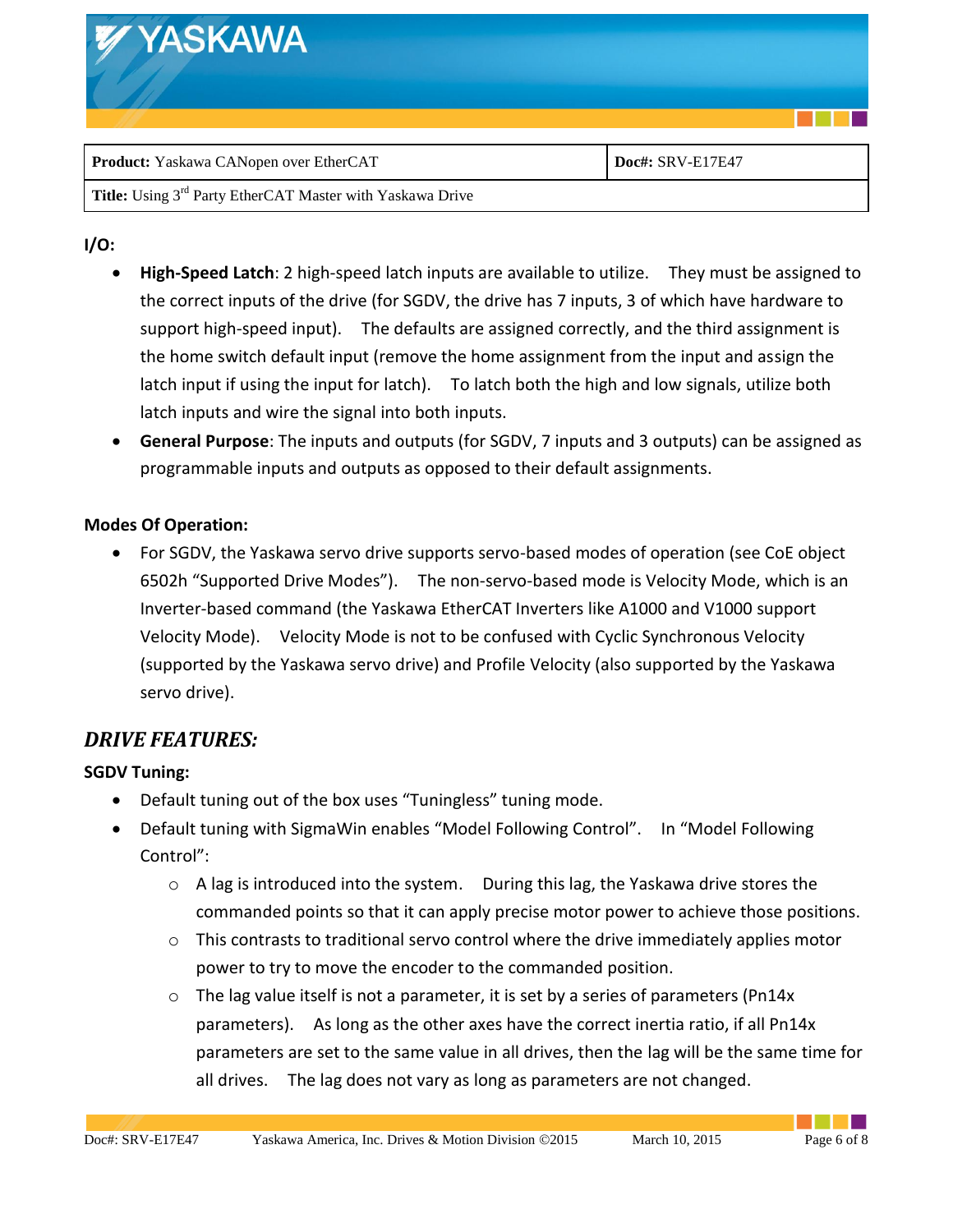| <b>WYASKAWA</b>                        |                  |
|----------------------------------------|------------------|
| Product: Yaskawa CANopen over EtherCAT | Doc#: SRV-E17E47 |

| Title: Using 3 <sup>rd</sup> Party EtherCAT Master with Yaskawa Drive |  |
|-----------------------------------------------------------------------|--|
|                                                                       |  |

- o The side effect of using this method of tuning is that the "Following Error Actual Value" (CoE object 60F4h) becomes very large (the "Position Actual Value" (CoE object 6064h) has a large deviation from "Position Demand Value" (CoE object 6062h)). "Following Error Actual Value" (CoE object 60F4h) is expected to be large when using Model Following Control, so this object "Following Error Actual Value" becomes misleading.
- o Consider ignoring "Following Error Actual Value" (CoE object 60F4h) and implementing a controller-sided method of measuring following error (introduce a lag between the commanded position and the feedback position).
- In the case where the EtherCAT master does not provide an interface to assist with tuning the drives (and setting drive parameters), the Yaskawa drive configuration software SigmaWin may be used though USB connection (not through EtherCAT). Tuning though SigmaWin does not include controller-sided tuning such as setting "Velocity Offset" (for SGDV, CoE object 60B1h, also known as VFF – Velocity Feed Forward), or "Torque Offset" (for SGDV, CoE object 60B2h, also known as TFF – Torque Feed Forward).
	- $\circ$  For choosing to use VFF/TFF on the drive or on the controller, this is depends on the application.
- For SGDV, although Pn217 (Average Movement Time of Position Reference) is stated as "reserved" in the Yaskawa drive's user's manual SIEPC72082904, it is in fact implemented, and can be used to implement S-Curve motion. Details about Pn217 can be found in the Yaskawa.com document number SIEPS80000045. Refer to Yaskawa.com document number SRV-LY43O3.

#### <span id="page-6-0"></span>**HWBB:**

- There is no method to directly determine if the drive is in "bb" state. However, if the following conditions are both true, then the drive can be concluded to be in "bb" state:
	- 1. CoE state is either "Switch On Disabled", "Ready to Switch on", "Switched on". Read the StatusWord to determine CoE state.
	- **2.** HWBB is not applied. Read the "Digital Inputs" (for SGDV, CoE object 60FD,) HWBB1 and HWBB2 bits.